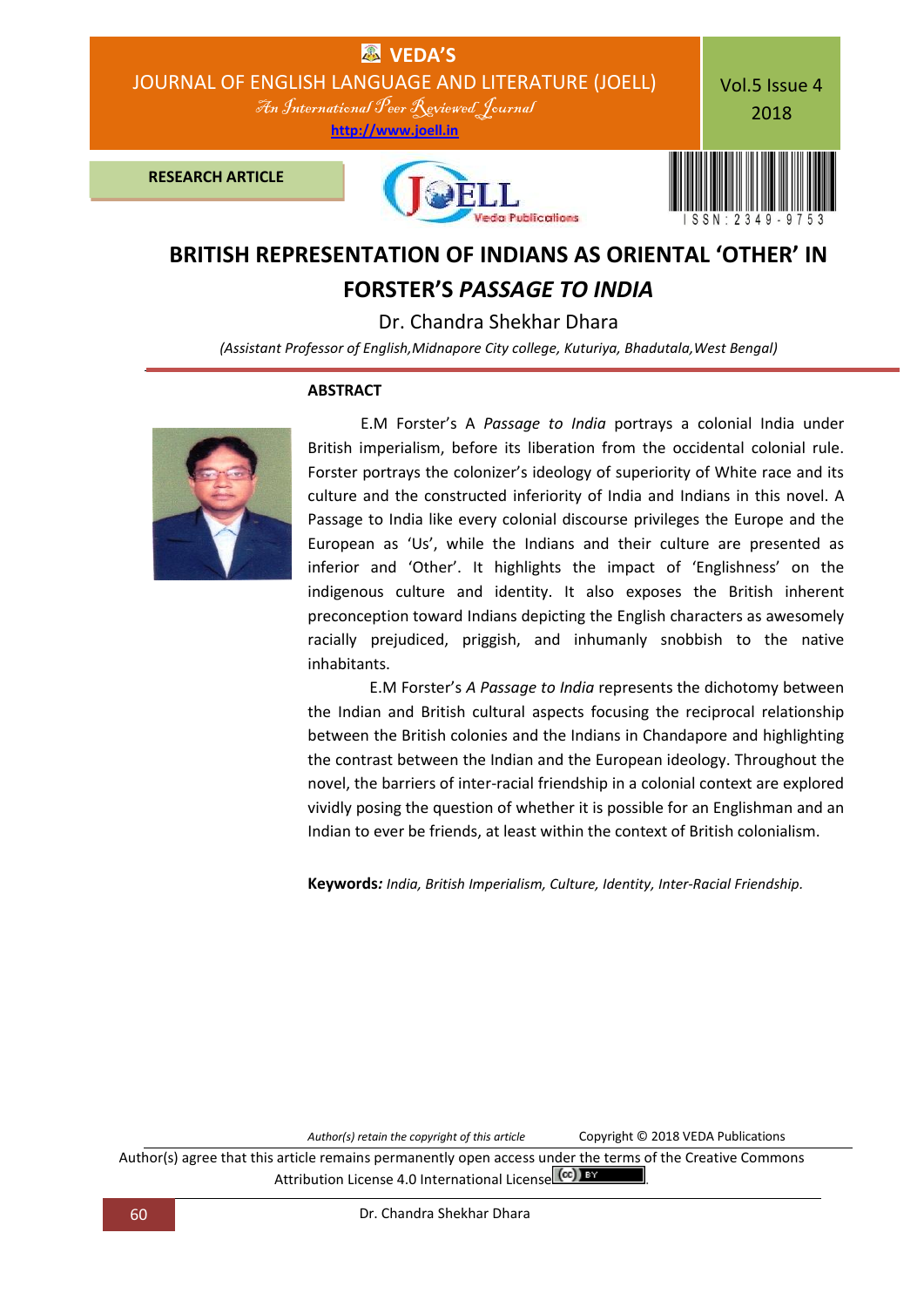Vol.5 Issue 4 2018

**http://www.joell.in**

One of the most notable critiques comes from literary professor Edward Said, who referenced A Passage to India in both Culture and Imperialism and Orientalism. In his discussion about allusions to the British Empire in early 20th century novels, Said suggests that though the work did subvert typical views of colonization and colonial rule in India, it also fell short of outright condemning either nationalist movements in India or imperialism. Of Forster's attitude toward colonizer-colonized relationships, Said says:

> "Forster found a way to use the mechanism of the novel to elaborate on the already existing structure of attitude and reference without changing it. This structure permitted one to feel affection for and even intimacy with some Indians and India generally, but made one see Indian politics as the charge of the British, and culturally refused a privilege to India nationalism."

Said suggests that Forster deals with the question of British-India relationships by separating Muslims and Hindus in the narrative. He says Forster connects Islam to Western values and attitudes while suggesting that Hinduism is chaotic and orderless, and subsequently uses Hindu characters as the background to the main narrative. He also identifies the failed attempt at friendship between Aziz and Fielding as a reinforcement of the perceived cultural distance between the Orient and the West. The inability of the two men to begin a meaningful friendship is indicative of what Said suggests is the irreconcilable otherness of the Orient, something that has originated from the West and also limits Western readers in how they understand the Orient. Edward Said said in his seminal work Orientalism that "The Orient is... its[Europe's] cultural contestant, and one of its deepest and most recurring images of the Other."

"I know all about him. I don't know him."-This statement, spoken by Fielding about Dr Aziz, is a fair reflection of the general western perception about the Orient; that region or imagined space that has come to represent the concept of otherness in the minds of Westerners. Forster being a representative of the middle class is well known to its norms and characteristics which, according to Forster, reflect

England of that time. He uses Englishness as a standard, thus almost absolutely presenting to the uniqueness, singularity, and idiosyncrasy of each culture. Forster categorizes different behaviours, habits and values in terms of disparity. He demonstrates the idea that English and Indians will remain two different cultures. Writing about India from the perspective of humanism, Forster is eager to uncover the British void claim of superiority over the Indians. India was thought to be like a baby or a wild nation that needed every care and heed, socertain models were employed for their reforms. Mrs. Moore appeared as an evangelist; Fielding as a utilitarian and Ronny, a city magistrate acted as Victorian gentlemen. All of them attempted to transform the Indians but their attitude on certain occasions ruin their efforts or they were product of English middle class who being unemotional and inert, could not win the Indians' heart which resulted in chaos, offences, aggressions and misunderstanding. In A Passage to India, Forster cleverly tries to extend this analysis to examine not only the attitudes of English, but also of the Indians. India is presented as a micro-society in which the British actively attempt to recreate their home society in India. The Anglo- Indian characters of this novel can be categorized into two groups- in one group, there are characters like City Magistrate Ronny Heaslop, Mrs. Callendar (wife of the Civil Surgeon), who look down upon the Indians and consider themselves to be superior to the Indians. On the other hand, there are characters like Mr. Cyril Fielding, Mrs. Moore and Miss Adela Quested who have liberal views about the Indians. There are also some Indian characters like Dr. Aziz, Hamidullah, Godbole and Mahmoud Ali. Through the encounters of these characters among each other we get the cultural difference that obstructs the path of friendship between East and West.

At the beginning of the novel, Aziz is scornful of the English, wishing only to consider them comically or ignore them completely. Yet the intuitive connection Aziz feels with Mrs. Moore in the mosque opens him to the possibility of friendship with Fielding. Through the first half of the novel, Fielding and Aziz represent a positive model of liberal humanism. Forster suggests that British rule in India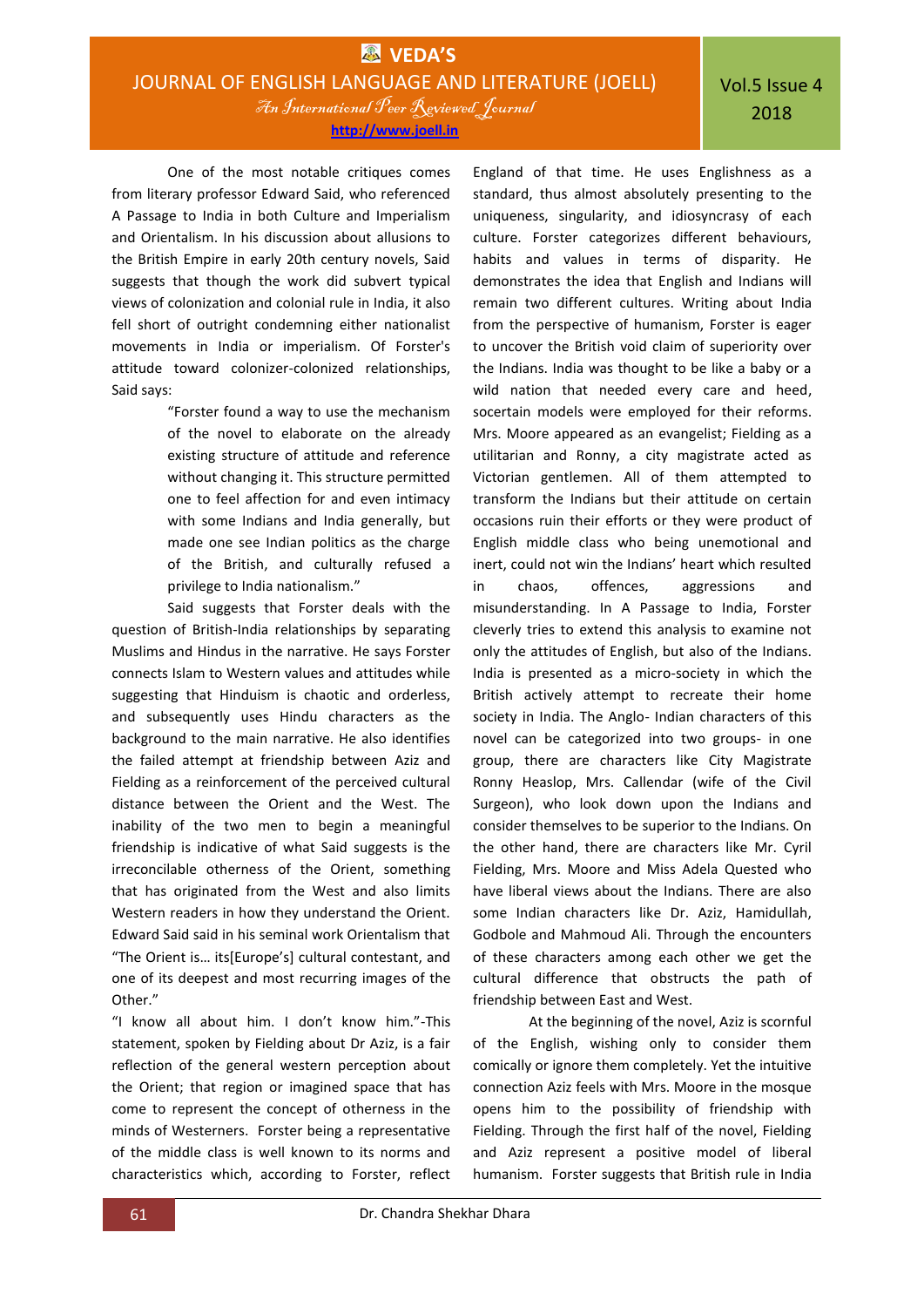could be successful and respectful if only English and Indians treated each other as Fielding and Aziz treat each other—as worthy individuals who connect through frankness, intelligence, and good will.

Forster demonstrates that cultural differences, which come to the light during and in the aftermath of the trial, make it hard for an English-Indian friendship to survive, even in the presence of mutual respect. Working with Indians, Fielding realises the futility of trying to bridge the gap between himself and the Indians. Adela's accusation that Aziz attempted to assault her and her subsequent disavowal of this accusation at the trial— Aziz and Fielding's friendship falls apart. The strains on their relationship are external in nature, as Aziz and Fielding both suffer from the tendencies of their cultures. Aziz tends to let his imagination run away with him and to let suspicion harden into a grudge. Fielding suffers from an English literalism and rationalism that blind him to Aziz's true feelings and make Fielding too stilted to reach out to Aziz through conversations or letters. Furthermore, their respective Indian and English communities pull them apart through their mutual stereotyping. As we see at the end of the novel, even the landscape of India seems to oppress their friendship. Forster's final vision of the possibility of English-Indian friendship is a pessimistic one, yet it is qualified by the possibility of friendship on English soil, or after the liberation of India. As the landscape itself seems to imply at the end of the novel, such a friendship may be possible eventually, but "not yet."

 Forster assumes that relationships between the different races do not work smoothly in the imperial India. These are the problems of status, career and power that divide the British from the native people. There are in addition, prejudices and feelings of superiority of the British. Turton, Callendar, and Ronny Heaslop have to deal with Indians, since they cannot avoid them completely, however they keep these relations as minimal as possible. Because of this rudeness and intolerance, Aziz and his friends have to suffer a lot at their hands. They are deprived of better jobs and they are treated very inhumanly (David 19-23). But there is still a group that willingly wishes to develop relations with the Indians. Adela, Mrs. Moore and Fielding do not

care for the so called racial differences. These three good people's courage is appreciable in extending their goodwill to the Indians but, their efforts prove fruitless because their imperialistic, colonial outlook and psyche created doubts in the Indians' mind. Hence the oriental Indians were not certain whether to trust the English or not. At the beginning of the novel, when Mahmud Ali and Dr. Aziz were discussing as "to whether or not it is possible to be friends with an English".(Forster 31). Such doubt increased and reached its climax at the time when Aziz was accused of raping Adela. The accusation put at dagger drawn all the violent and opposing element. The high capitalism, triumphant history and sophisticated social and political system had turned the occidental British peoples' heads.

They thought that they were superior and the most cultured race. Their mentality and psyche has best been exposed in the novel, *A Passage to India.* Ronny, Mr. and Mrs. McBryde and Major Callendar are the English who are the foremost in torturing the Indians like Aziz, Mahmood Ali, Hamidullah and Amrit Rao. Mrs. Moore, Adela and Fielding, though good natured people, they could not shake the hard barriers of imperialism and colonialism which resulted in separation and misunderstanding and doubts.

It is however important to know that the land of India also contributed a lot in forming the psyche of both the Indians and the English. The railway line, the muddy hut, the Marabar caves, the dead and quite granite, crashing of the sun on the backs and the dome of blending tints sprouting hatred and aversion, draw a line between the two races; the East and the West, the colonizers and the colonized which changed the psyche and temperaments of the Indians and the English. This land confuses Mrs. Moore and Adela who in trying to understand the natives are lost. Forster, being a writer of colonial era seems to support the British occupation. But being a humanist, he criticizes the rude behaviour of English officials.

Ronny Heaslop, the city magistrate, seems a typical English official when he says: "well… I am the sun dried bureaucrat, no doubt; still I don't like to see an English girl left smoking with two Indians". (66).Ronny and Fielding came to India with the mind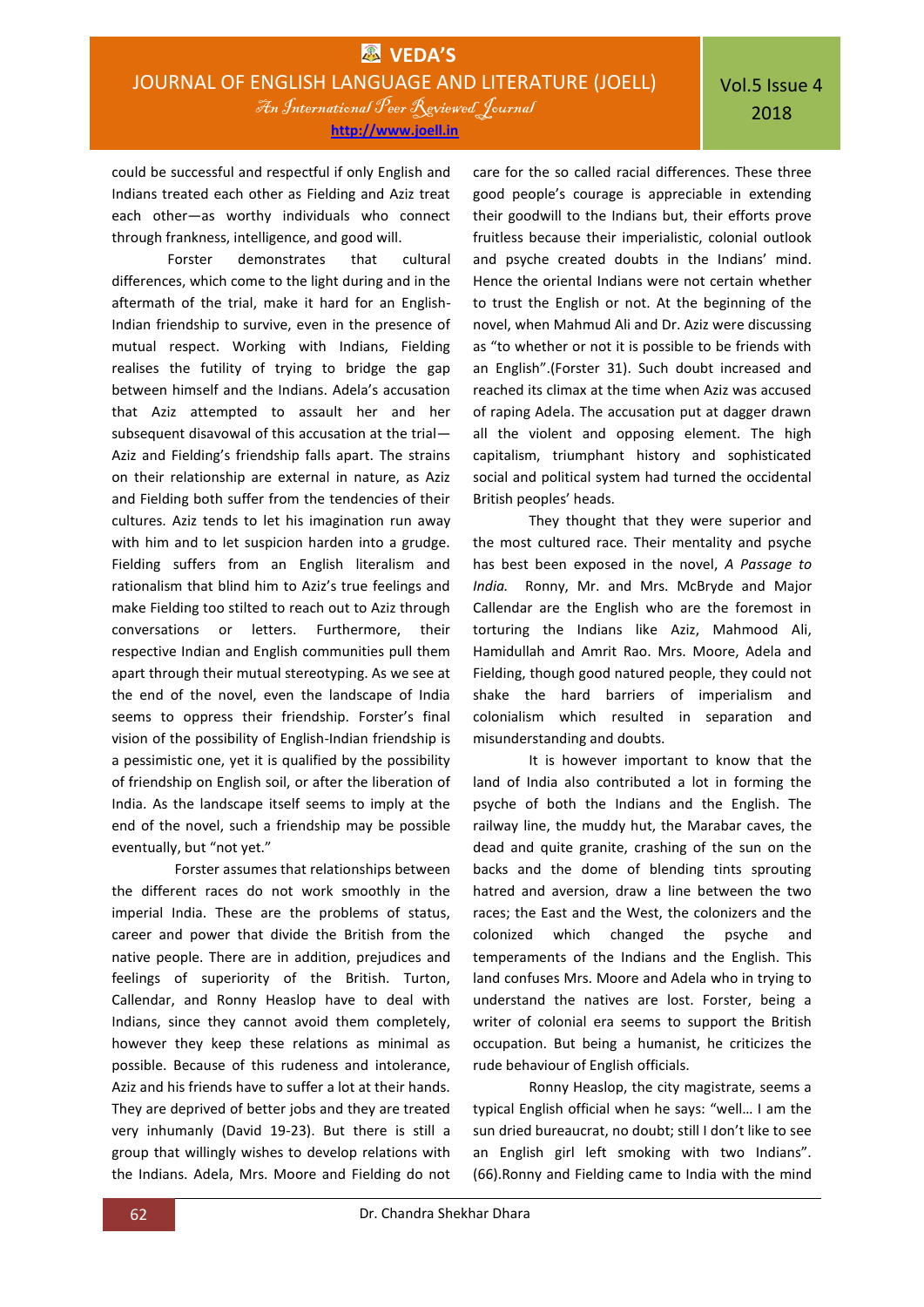that they would settle in India but soon they are tainted with the same colours of pride and insularity. Ronny becomes very cruel to the Indians and soon he cries that he is not there to be pleasant to the Indians but to rule over the nation. Mrs. Moore's first meeting with Aziz in the mosque develops understanding. But Ronny destroys it. Ronny's attitude is the product of the deep-rooted prejudice which he was harboring in their minds against the Indians. He never had good opinion about the Indians; particularly he was very biased to Dr. Aziz. He considers him impertinent and insulting. He does not lose any chance of humiliating the Indians. In his conversation to Mr. Fielding, his psyche is exposed when he speaks that Dr. Aziz is a bounder and he can't see an English woman smoking with him (65- 66). When Ronnyinterrogates his mother, his words reflect his psyche that the status of English is like a brutal master who attempts to look down upon the local:

> "Did you gather Aziz was well-disposed?" Ignorant of the force of this question, she replied, "Yes, quite, after the first moment." "I meant, generally that sort of thing?" (53).

Ronny announces "India isn't home" and relies on "phrases and arguments that he had picked up from older officials, and he did not feel quite sure of himself" to silence his mother and convince her of his adopted new logic (54).Adela, too, notices the change in Ronny. "India had developed sides of his character that she had never admired "His selfcomplacency, his psyche, his lack of subtlety" (96). The colony changes the personality of the colonizer in almost every aspect, even aesthetic appreciation. When Ronny first meets Aziz, he speaks out," he knew the type, he knew all the types, and this was the spoilt westernized" (Forster 93). Ronny was no way ready to accept the Indians. At the party, he wants to tell him that he knew the Indians what sort of people they were and he knew it how to manipulate such people (Bhupal 74). His mentality and psyche is even more exposed when he tells his mother that now "Now I prefer smoke in the club among my own sort" (Forster23). Mrs. Moore rebukes her son for his snobbish attitude towards the natives but he retorts: "Weare not here for the purposes of having pleasantly….We are here to do

justice and keep thepeace." (69). To Ronny, behaving pleasingly to the inhabitant is "a side issue" (68).Crews discovers his problems, and that is that he is not happy with the Mahmud Ali, Aziz's friend also suffered at the hands of Ronny, complaining about thehaughty behavior of Ronny, he complains about the magistrate who insults him in the court. TheIndians had later understood the fact that the English were working on a pre planned way. (34).In Mahmud Ali's views, all the English are the same in their approaches towards Indians. The only difference that they have are that some of them are red nosed while the others don't have. Some speaks too much while the others take bribe. They are all the same. Hence, Mr. Turton announces that "Heaslop's a sahib; he's the type we want, he's one of us" (47). During the trial scene, Ronny acts as a martyr because of the ill-treatment of Adela. He turns vindictive and takes the assault as the stain on English in India, "but now it come straight from his heart. He seemed to appeal for their protection on the insult that had be fallen him"(Forster 169). He is bent upon making Aziz responsible for the incident in the Marabar caves. Aziz would have been fallen victim to Ronny's wrath and revenge if Adela had not changed her claim. Nevertheless, he exhibits his psyche to the fullest extent by behaving so impolitely to the natives. Obviously, the powerful discourse of the colony guarantees the generation of people who are "exactly the same" in terms of their ideologies and practices. Beer rightly argues that everyhuman act in the East is stained 'with officialdom and that where there is officialdom every human relation suffers and in officialdom', man feels high and treats others with indifference and haughtiness (28) and Ronny is the mouthpiece of this system who very bluntly displays these traits of imperialism and officialdom.

Major Callendar is the civil Surgeon in Chandrapore and he is Aziz's boss in the Minto Hospital. Major is also very biased to the Indian especially he treats Aziz very badly. During the trial, he tries to prove Aziz as criminal by stopping Adela's confession at the court for medical reasons. The English's psyche and mentality emanates from these lines when the Major echoed his hatred against the Indians: Swine, I should think so,'. He arranged 'A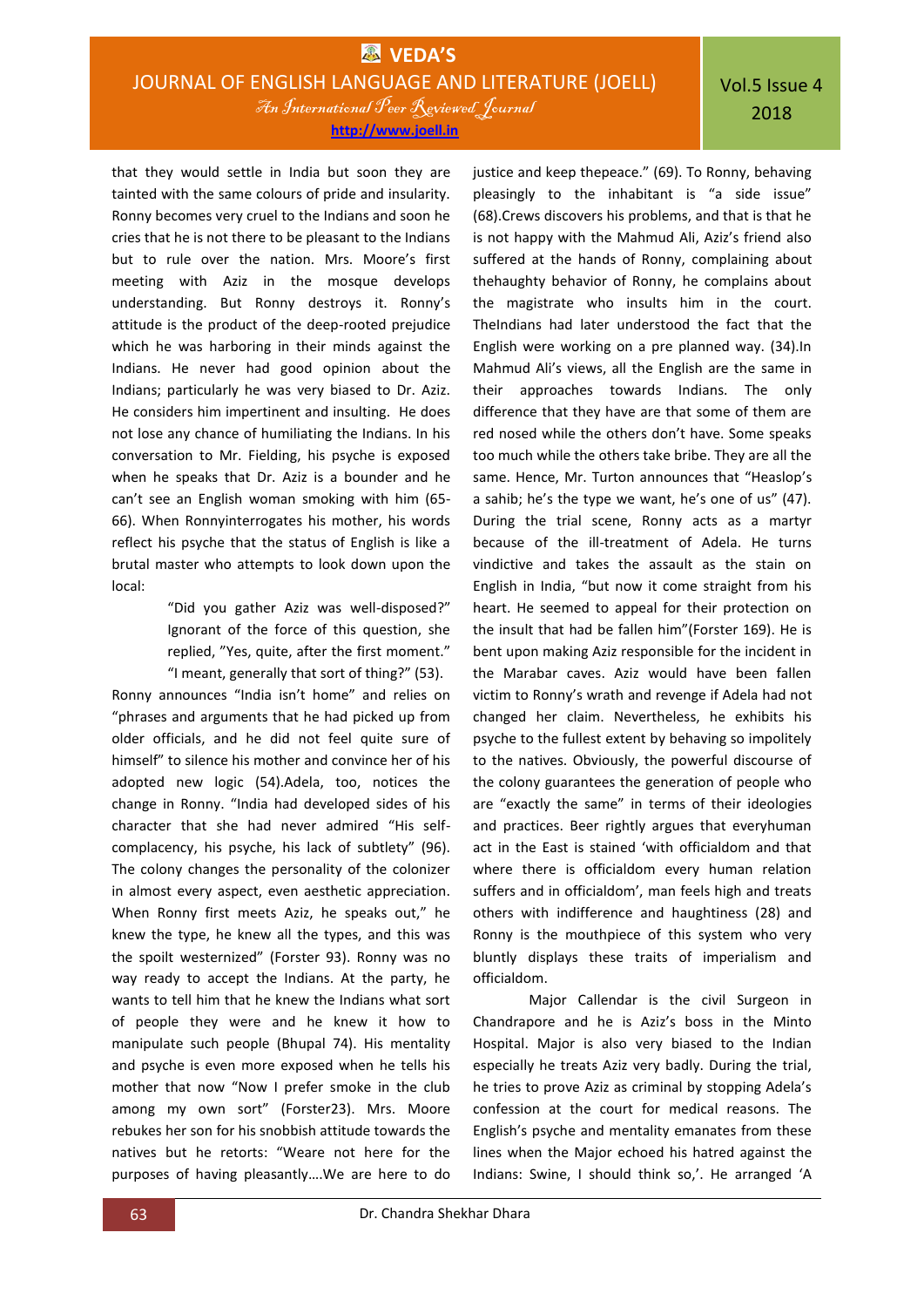**http://www.joell.in**

Bridge party' for Adela and Mrs. Moore to meet the Indians. But the party fails to develop any kind of communication or gap between the East and the West because of the low mentality of the English, especially, the way Mrs. Callender behaves to the Bhattacharya women by the time they were introduced to the Indian women. She at once diverts Mrs. Moore's attention when they speak English. She looks down upon the Indian women. His party shows pathetic scene as Mrs. Moore says, "This party makes me angry and miserable. I think my country man must be mad, "Fancy inviting guests and treating them not properly" (36)

Mr.McBryde prosecutes the case against Aziz. The baseless fear, hatred, bigotry and imperialistic pride in McBryde's heart and mind operate at the court trial. He is not hesitant to say that the poor and wretched natives are "criminals at heart, for the simple reason that they live south of latitude" (Forster 71). The facts nevertheless convince McBryde of Aziz's guilt. 'When an Indian goes bad, he goes not only very bad, but queer' (151). Hisentire case against Aziz is bound up with racial difference, objectification and Englishmen's emotions but not with evidence. His so called 'evidence' hinges on a intolerant ideology that privileges English as inherently superior to their imperial subjects who McBryde insists are no tlike 'us' (the British) because 'the psychology here is different'(151).McBryde relegates Indians to a subspecies, theorizing crime along racial lines (151).

Miss Adela Quested begins with an unbiased desire to know the real India. Later, she falsely accuses Aziz of attempting to rape her in the Marabar Caves. Her accusation opens a new chapter of doubts and suspicions. Suspicions, misunderstanding, racial hatred and vengeance come to the surface. Turbulence occurs in both the English and Indian circles. The English thinks it as an insult to the whole race (23). Adela is caught in double positioning... as inferior sex but superior race. Adela's accusation draws a line between the East and the West. At this phase of the novel, Forster shows how imperialism and colonialism ruin individual relations, eventually developing intomisrepresentation of the contact between the civilizations of different races . We may find that Adela shares the same colonialist, racist

attitude of her fiancé Ronny. When he says, "...India isn't a drawing room."" Your sentiments are those of a god," she said quietly, but it was his manner rather than his sentiments that annoyed her.... he said, "India likes gods. "And English like posing as gods" (62).

Cyril Fielding is an independent man who believes in cultivating the Indians to be individuals—a much more caring attitude toward the native inhabitants than that detained by most English in India. Fielding befriends Dr. Aziz, taking the doctor's side against the rest of the English in Chandrapore when Aziz is accused of attempting to rape Adela Quested. But with the course of time, Fielding does change and adopts the same way of thinking. After long time, When he became Government education inspector and came on a visit to Chandrapore, he objected that the school had been changed into a granary (61). Indeed he wanted to say that the Indians were not capable of keeping things as the Indians by nature were untidy and awkward. Similarly, he defended Ronny against his mother's rebuke at his bitterness towards the Indians by saying to her that he had no need to be pleasant. Since he belongs to the same bigoted ruling class, he exercises English's psyche to frustrate the Indians. His tactics and discourses similar to those adopted by colonial powers aimed at making the colonized races lose any hope of independence and freedom. He uses what Ngügï calls "the cultural bomb" which creates "serious doubts about the moral rightness of struggle" and makes the "possibilities of triumph or victory" appear "as remote, ridiculous dreams" (3). He tries to prove to Aziz that they are inferior to the British. "Away from us, Indians go to seed at once. Look at the King-Emperor High School! Look at your poems... Free our women and India will be free. Try it, my lad" (314). Fielding uses the imperative tone to remind Aziz that he is inferior to him. Further, Fielding the way he frustrates, Aziz that India is not Indian property. He claims that"it's nobody's India" (273). He aims to make him despair and see the chances of Independence as impossible. Furthermore, Fielding realizes how hard it is for India to be a nation because of its different religions and cults. Fielding is forced to behave in this manner because of his position in the imperial set up. It was